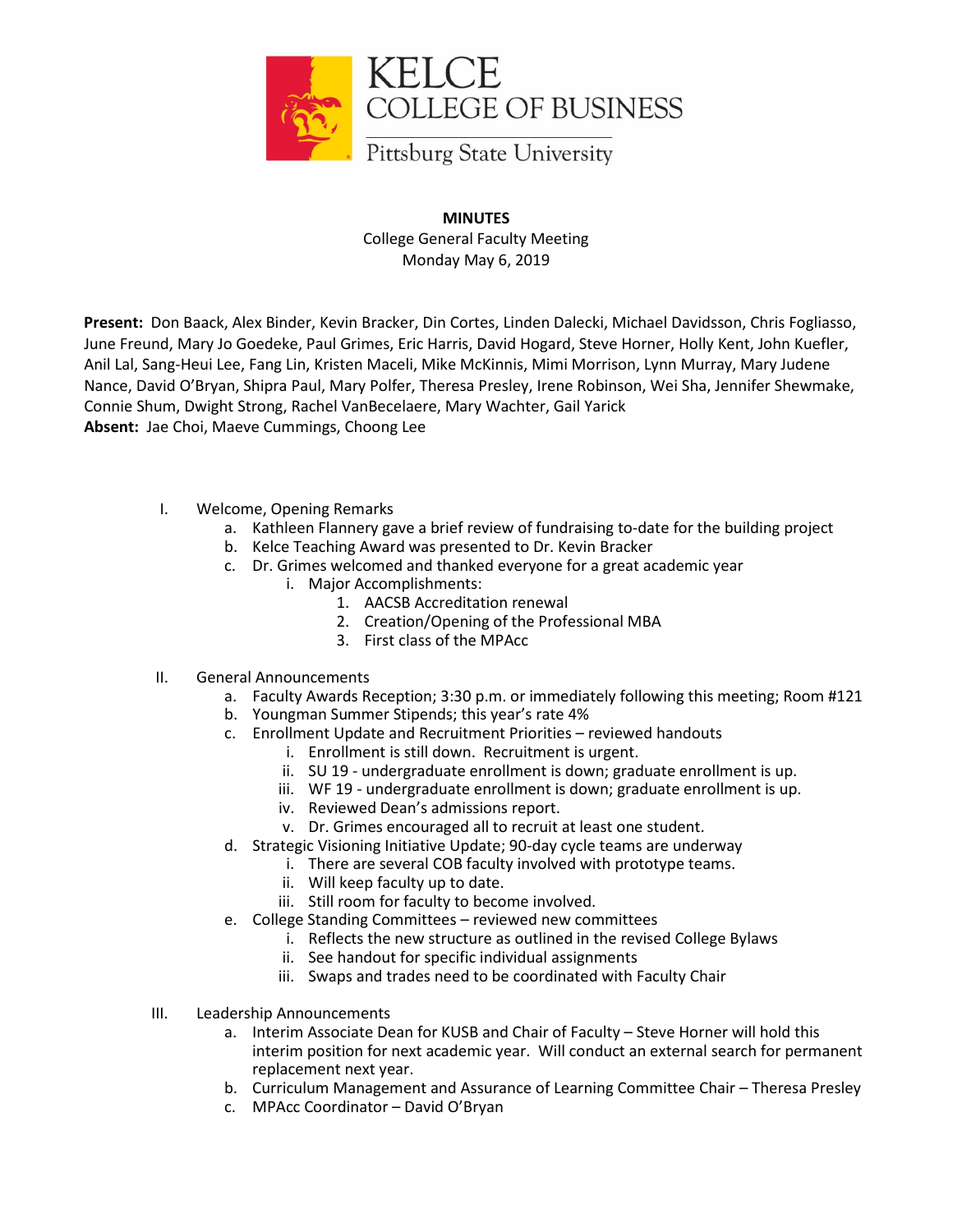- IV. Graduate Programs Din Cortes
	- a. Professional MBA Program Update
		- i. There are 145 student admitted to the program not all are enrolled at one time.
		- ii. 66 were enrolled in Dr. Presley's course this past 7-week term.
		- iii. 6 courses will be offered this summer.
		- iv. Academic coaches will be provided for those courses with large enrollments.
		- v. Working on an agreement between the program and instructors for the program and compensation for instructors after they have taught their initial class.
		- vi. New faculty have been approved for graduate faculty in order to teach for the program (McKinnis, Nance, and Wachter).
- V. Outreach and Business Engagement projects with businesses and outside partners Lynn **Murray** 
	- a. Need to maintain database will begin in the fall. Reasons to keep track:
		- i. AACSB Engagement documentation
		- ii. Avoid Duplication of Requests
		- iii. Appreciation/Recognition/Development
- VI. Old Business
	- a. Promotion and Tenure Document
		- i. Explanation of Committee Structure as Determined by Unit Contract: two committees required; one at the school level and one at the college level
		- ii. Need to correct College By-Laws
			- 1. Discussed suspending the rules to allow vote on editing the college bylaws document
				- Dr. Cortes made the motion with Dr. Murray seconding. No discussion. Vote to amend bylaws with a suspension was unanimous by the college faculty.
			- 2. Dr. Harris made the motion to change "College Promotion and Tenure Committee to simply "College Promotion Committee" wherever it appears in the Promotion and Tenure document. Dr. Lal seconded the motion. Motion passed unanimously.
			- 3. Discussion and Approval of Proposed P&T Document
				- Edited the document to reflect two committees
					- i. KUSB promotion and Tenure Committee
					- ii. Kelce College Promotion Committee
				- Three possible choices proposed by Dean Grimes for consideration:
					- i. Leave it unspecified and decide at beginning of each year
					- ii. Determine a composition and incorporate it into the proposed P&T document
					- iii. Set the committee membership as a "committee as a whole" (i.e.: all tenured faculty members, unit contract specifies who can vote on promotions)
						- 1. Discussion
						- 2. Don Baack proposed a  $4<sup>th</sup>$  option that the School and College Committees would be comprised of the same members following the selection process outlined in the College Bylaws.